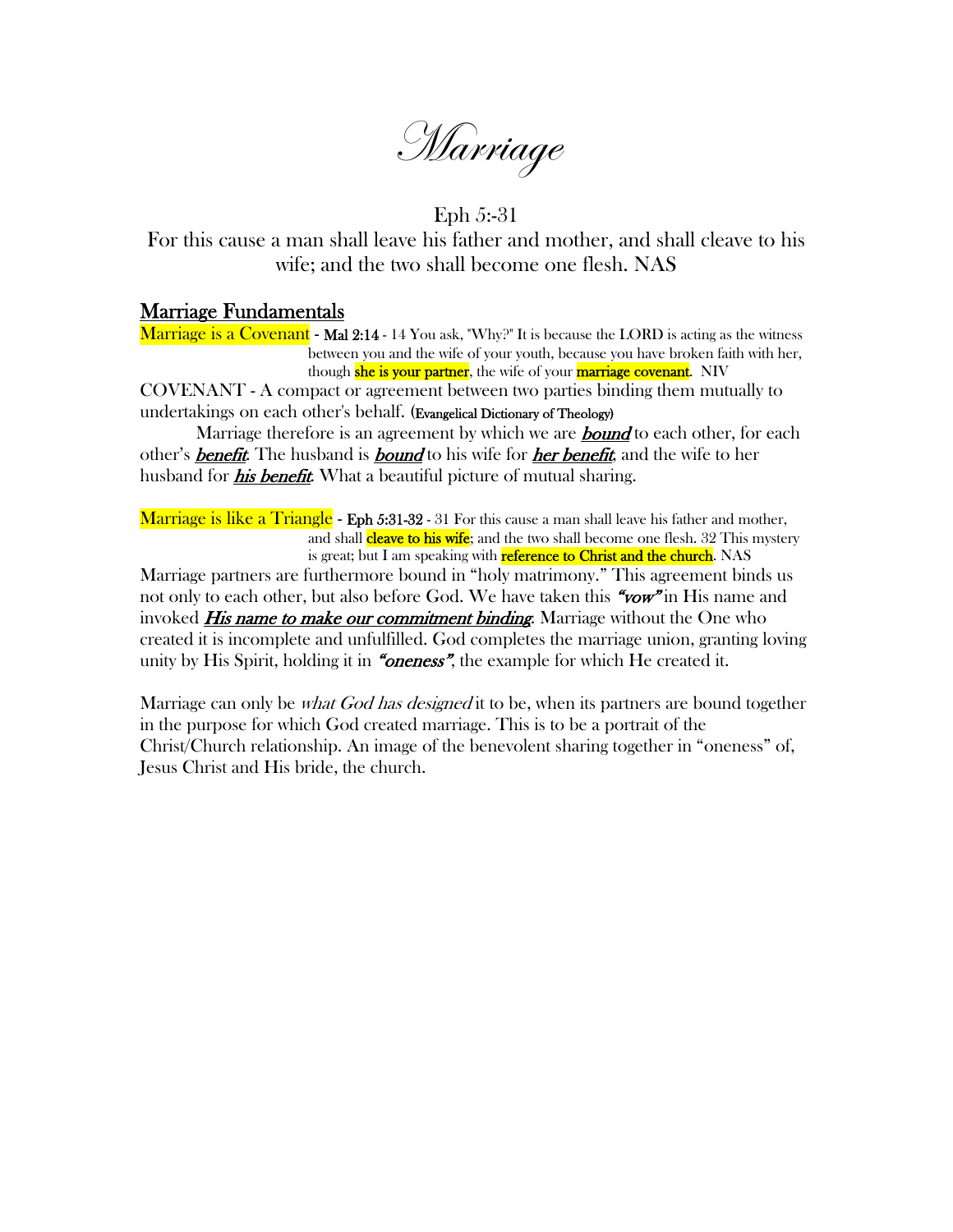#### **Marriage is for God's Glory – 1 Cor 11:7-8 -** 7 For a man ought not to have his head covered, since he is the image and glory of God; but the woman is the glory of man. NAS

As it is with everything God has created, marriage was created to display the Glory of God. When the partners in marriage fulfill their God-given roles, God's Glory is displayed in them. So it is with any matter of free moral choice, we either chose to obey or disobey the command of God and so we are visited either with the blessings or the discipline of God. In the beginning God created Adam and he was alone.

Gen 2:18 - 18 Then the LORD God said, "It is not good for the man to be alone; I will make him a helper suitable for him." NAS

Then God created the woman out of Adam's side and Adam named her woman. Gen 2:23 - "This is now bone of my bones, And flesh of my flesh; She shall be called Woman, Because she was taken out of Man." NAS

The woman was created because it was not good for man to be alone. God provided a companion who was suitable to meet his intimate needs; one with whom he could share his life. This was the creation of marriage, the first institution among man, which God created. Man was now "made complete" by the woman. She was given *equality with man*. Coming from man, one whom he would *neither worship* like God, *nor rule over* as with the animals. Thus the woman completes man, forming a oneness that is shared by two.

Gen 2:24-25 - 24 For this cause a man shall leave his father and his mother, and shall cleave to his wife; and they shall become one flesh. 25 And the man and his wife were both naked and were not ashamed. NAS

Marriage then is a holy reality of two becoming one. Just think how perfectly woman completes man. All of man's **masculine attributes are brought to harmony by the beauty** *femininity*. Man and woman can share life together, each possessing qualities that benefit the other. This "oneness" is the glory and the splendor of God's created works. It is not only a physical union, which is marvelous in itself, but it displays God's Glory at every level, spiritually, emotionally and socially. What awe we see in God when we ponder this union we call marriage!

\_\_\_\_\_\_\_\_\_\_\_\_\_\_\_\_\_\_\_\_\_\_\_\_\_\_\_\_\_\_\_\_\_\_\_\_\_\_\_\_\_\_\_\_\_\_\_\_\_\_\_\_\_\_\_\_\_\_\_\_\_\_\_\_\_\_\_\_\_\_\_\_ \_\_\_\_\_\_\_\_\_\_\_\_\_\_\_\_\_\_\_\_\_\_\_\_\_\_\_\_\_\_\_\_\_\_\_\_\_\_\_\_\_\_\_\_\_\_\_\_\_\_\_\_\_\_\_\_\_\_\_\_\_\_\_\_\_\_\_\_\_\_\_\_

\_\_\_\_\_\_\_\_\_\_\_\_\_\_\_\_\_\_\_\_\_\_\_\_\_\_\_\_\_\_\_\_\_\_\_\_\_\_\_\_\_\_\_\_\_\_\_\_\_\_\_\_\_\_\_\_\_\_\_\_\_\_\_\_\_\_\_\_\_\_\_\_

\_\_\_\_\_\_\_\_\_\_\_\_\_\_\_\_\_\_\_\_\_\_\_\_\_\_\_\_\_\_\_\_\_\_\_\_\_\_\_\_\_\_\_\_\_\_\_\_\_\_\_\_\_\_\_\_\_\_\_\_\_\_\_\_\_\_\_\_\_\_\_\_

\_\_\_\_\_\_\_\_\_\_\_\_\_\_\_\_\_\_\_\_\_\_\_\_\_\_\_\_\_\_\_\_\_\_\_\_\_\_\_\_\_\_\_\_\_\_\_\_\_\_\_\_\_\_\_\_\_\_\_\_\_\_\_\_\_\_\_\_\_\_\_\_ \_\_\_\_\_\_\_\_\_\_\_\_\_\_\_\_\_\_\_\_\_\_\_\_\_\_\_\_\_\_\_\_\_\_\_\_\_\_\_\_\_\_\_\_\_\_\_\_\_\_\_\_\_\_\_\_\_\_\_\_\_\_\_\_\_\_\_\_\_\_\_\_

\_\_\_\_\_\_\_\_\_\_\_\_\_\_\_\_\_\_\_\_\_\_\_\_\_\_\_\_\_\_\_\_\_\_\_\_\_\_\_\_\_\_\_\_\_\_\_\_\_\_\_\_\_\_\_\_\_\_\_\_\_\_\_\_\_\_\_\_\_\_\_\_

\_\_\_\_\_\_\_\_\_\_\_\_\_\_\_\_\_\_\_\_\_\_\_\_\_\_\_\_\_\_\_\_\_\_\_\_\_\_\_\_\_\_\_\_\_\_\_\_\_\_\_\_\_\_\_\_\_\_\_\_\_\_\_\_\_\_\_\_\_\_\_\_

In what ways does marriage benefit us physically?

Emotionally?

\_\_\_\_\_\_\_\_\_\_\_\_\_\_\_\_\_\_\_\_\_\_\_\_\_\_\_\_\_\_\_\_\_\_\_\_\_\_\_\_\_\_\_\_\_\_\_\_\_\_\_\_\_\_\_\_\_\_\_\_\_\_\_\_\_\_\_\_\_\_\_\_ Spiritually?

\_\_\_\_\_\_\_\_\_\_\_\_\_\_\_\_\_\_\_\_\_\_\_\_\_\_\_\_\_\_\_\_\_\_\_\_\_\_\_\_\_\_\_\_\_\_\_\_\_\_\_\_\_\_\_\_\_\_\_\_\_\_\_\_\_\_\_\_\_\_\_\_ Socially?

Name some masculine qualities?

Name some feminine qualities?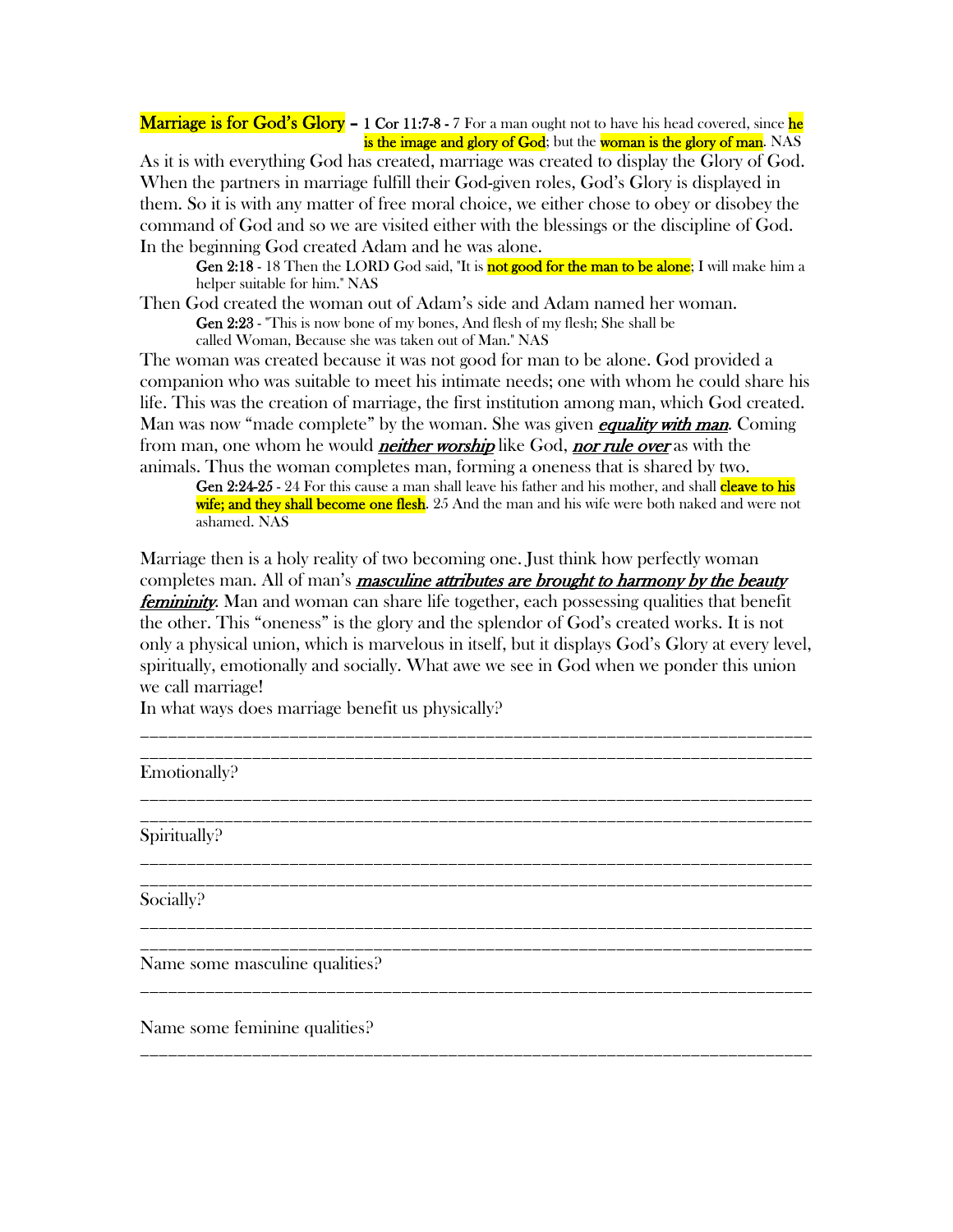## Keys to a Fulfilling Marriage

#### 1. Always possess the benevolent, self-sacrificing attitude of Christ toward your spouse.

Eph 5:21 - 21 Submit to one another out of reverence for Christ. NIV

- $\triangleright$  Deny yourself. Selfishness is the enemy of marriage.
- $\triangleright$  Submit to one another out of reverence for Christ
- $\triangleright$  Prefer one another above yourself

#### 2. Concentrate on treasuring your spouse.

Eph 5:29 - 29 for no one ever hated his own flesh, but nourishes and cherishes it, just as Christ also

- does the church, NAS
- $\triangleright$  Thank God continually for your spouse
- $\triangleright$  Focus on their positive traits
- $\triangleright$  Ask God for a special devotion to your spouse

#### 3. Serve one another in love.

Gal 5:13 - 13 You, my brothers, were called to be free. But do not use your freedom to indulge the sinful nature; rather, serve one another in love. NIV

- $\triangleright$  Action Do the work of service
- $\triangleright$  Sacrifice your own comfort and pleasure for your spouse's benefit

#### 4. Voice your approval, acceptance, and praise of your spouse often.

Prov 31:28-29 - 28 Her children arise and call her blessed; her husband also, and he praises her: 29 "Many women do noble things, but you surpass them all." NIV

- $\triangleright$  Mean what you say or don't say it
- $\triangleright$  Be creative

## 5. Invest in your marriage

Rom 12:10 - 10 Be devoted to one another in brotherly love. Honor one another above yourselves.

#### NIV

- $\triangleright$  It is the most important relationship in your life
- $\triangleright$  Time is worth more than "things"

## 6. Learn to enjoy your spouse.

Prov 5:18-19 - 8 Let your fountain be blessed, And rejoice in the wife of your youth.

19 As a loving hind and a graceful doe, Let her breasts satisfy you at all times; Be exhilarated always with her love. NAS

- $\triangleright$  Be grateful to God and Adore your spouse, he/she is a gift from Him
- $\triangleright$  Be enjoyable (Is your love exhilarating?)

## 7. Allow Christ's love and grace to transform you.

1 Cor 13:4-8 - 4 Love is patient, love is kind, and is not jealous; love does not brag and is not arrogant, 5 does not act unbecomingly; it does not seek its own, is not provoked, does not take into account a wrong suffered, 6 does not rejoice in unrighteousness, but rejoices with the truth; 7 bears all things, believes all things, hopes all things, endures all things. 8 Love never fails; NAS

 $\triangleright$  Is this the kind of love that you have to your spouse?

Marriage

## Eph 5:-31

For this cause a man shall leave his father and mother, and shall cleave to his wife; and the two shall become one flesh. NAS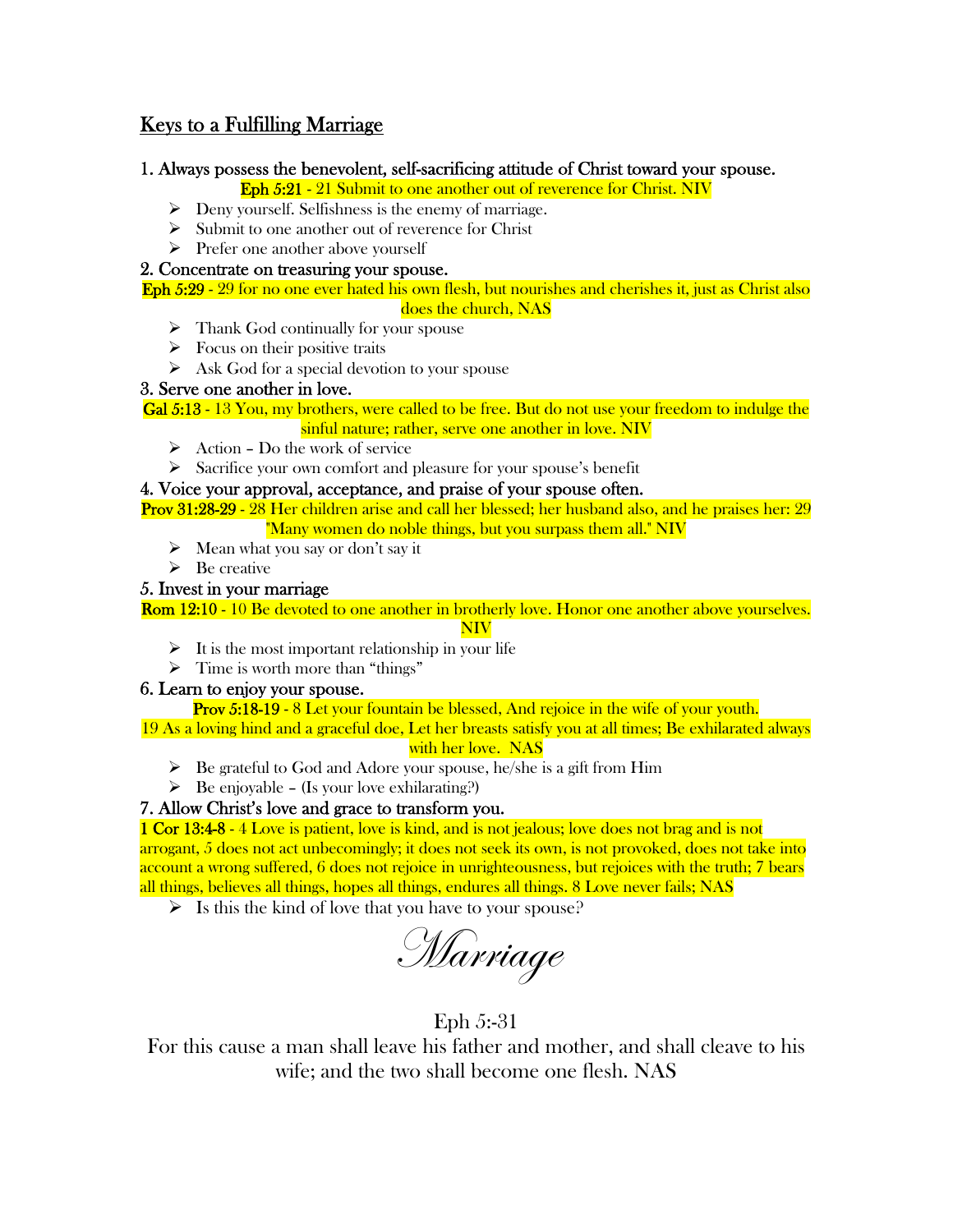**Ephesians 5:21 -** 21 and be subject to one another in the fear of Christ. A. be subject to one another – Submission is a primary characteristic of a Christian. We are to submit continually to God, with reverence do we obey His will. We are to submit to those older than us(1 Pet 5:5), submit to the governing authorities(1 Pet 2:13,Rom 13:1-5), submit to the leaders of the church(Heb 13:17), to our parents and masters(Eph 6:1-6), and here to *"one another."*

**be subject** – to subordinate, to line up under, - **gk.** hupotasso, 5293; to subordinate; reflexively, to obey:--be under obedience (obedient), put under, subdue unto, (be, make) subject (to, unto), be (put) in subjection (to, under), submit self unto.

This is a fundamental element in ALL Christian relationships and it is the basis for the whole passage from Eph 5:22- Eph 6:9.

**James 3:17 - 17** But the wisdom from above is first pure, then peaceable, gentle, reasonable, full of mercy and good fruits, unwavering, without hypocrisy. NASB

This attitude of submission *"to one another"* provides an atmosphere of peace every time. Each person should find that proper authority which God has ordained and line up underneath it or submit to it. If we submit to one another, we allow for each other's shortcomings and do not demand our own rights, granting honor to one another for Jesus sake. This is dying to self. This is a major KEY to the marriage relationship.

**Luke 9:23** - 23 And He was saying to them all, "If anyone wishes to come after Me, **let him deny himself, and take up his cross daily, and follow Me**. NAS

B. in the fear of Christ – The motivation for our submission to one another is reverence or *"fear of Christ."* When we submit for this purpose, we hit the mark every time. If we expect some human response, we are likely to be disappointed. But if we submit to reverence and obey Christ, we succeed every time.

**Example:** *If a wife is submissive to her husband so that he will be the loving leader, provider and protector he should be, she will be sadly disappointed in his human failure. This is an improper motivation for submission.*

**Ephesians 5:22-24 -** 22 Wives, be subject to your own husbands, as to the Lord. 23 For the husband is the head of the wife, as Christ also is the head of the church, He Himself being the Savior of the body. 24 But as the church is subject to Christ, so also the wives ought to be to their husbands in everything. NASB

A. Wives, be subject to your own husbands - Here is the wives' duty. To *"be subject"* to your own husbands. The wife is to recognize and be subject to the God given authority of the husband, for God has appointed him as *"head of the wife."*

**1 Peter 3:1-3 -** 3:1 In the same way, **you wives, be submissive to your own husbands** so that even if any of them are disobedient to the word, they may be won without a word by the behavior of their wives, 2 as they observe your chaste and respectful behavior. NASB **Titus 2:4-5 -** that they may encourage the young women to love their husbands, to love their children, 5 to be sensible, pure, workers at home, kind, **being subject to their own husbands**, that the word of God may not be dishonored. NASB

**Colossians 3:18-19 -** 18 **Wives, be subject to your husbands**, as is fitting in the Lord. NASB These terms describe the "role" of the husband and wife, not some God given right to "lord over" or "rule over" for the husband's own selfish benefit. But in the loving attitude of Christ, he fulfills his God appointed role, to protect and to guide, to provide and nurture his wife and family. And for this the husband will give an account to God.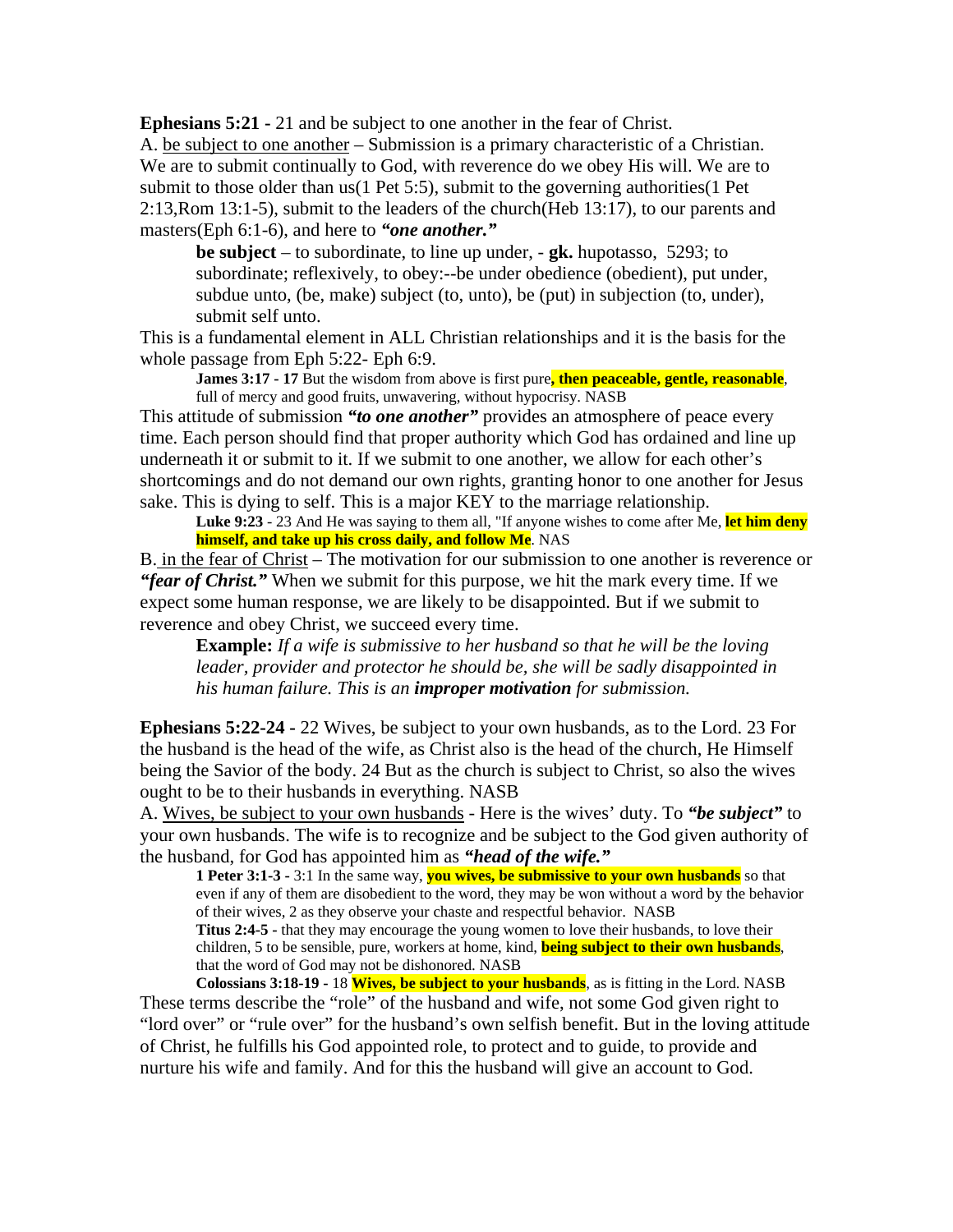B. as to the Lord – The wife is to submit to the husband as she would to God himself. Anytime we subject ourselves to authority, it is for the sake of obedience to God. This submission is to take place regardless of the husbands personal worthiness or spiritual condition. A wife who doesn't respond properly to her husband's direction manifests a serious spiritual dysfunction, it is surely sin against the Lord. Would the church treat Christ with contempt? On the other hand, a wife who responds willingly and lovingly, honors God, her husband, her family, her church, and herself. Submission is the beauty of a godly woman!

**1 Peter 3:4-6 -** 4 but let it be the hidden person of the heart, with the imperishable **quality of a gentle and quiet spirit, which is precious in the sight of God**. 5 For in this way in former times the holy women also, who hoped in God, used to adorn themselves, **being submissive to their own husbands**. 6 Thus Sarah obeyed Abraham, calling him lord, and you have become her children if you do what is right without being frightened by any fear. NASB

C. For the husband is the head of the wife, as Christ also is the head of the church, He Himself being the Savior of the body. – The husband is the head of the wife in the same manner as Christ is the head of the church. The sense is, she is subordinate to him; and in all circumstances - in her attitude, her dress, her conversation, in public and in the family circle--should recognize her subordination to him.

**1 Corinthians 11:3** - 3 But I want you to understand that Christ is the head of every man, and the **man is the head of a woman**, and God is the head of Christ. NASB

D. wives should submit to their husbands in everything. – This statement makes it very clear the *extent* to which the wives' submission should be. However, the wife should not submit in the case of a husband who would lead his wife into sin, neither should she submit to a physically abusive husband. The goal of submission is to please and obey Christ. Wives who are unwilling to lovingly submit to their husbands are robbing themselves of fulfillment in marriage. The very thing they desire to have, they are in reality rejecting. Not only this, but more importantly a non submissive wife is disobedient and rebellious to God who commands the wife to respect her husband and submit to him *"in everything"* and *"as to the lord."* This rebel behavior is truly a blight to femininity, and it dishonors God's Word.

**Titus 2:4-5 -** that they may encourage the young women to love their husbands, to love their children, 5 to be sensible, pure, workers at home, kind, **being subject to their own husbands**, **that the word of God may not be dishonored**. NASB

**Ephesians 5:25-27 -** 25 Husbands, love your wives, just as Christ also loved the church and gave Himself up for her;

A. Husbands, love your wives, just as Christ also loved the church and gave Himself up for her - Here is the husband's duty. In submitting to God, he is to love his wife with the same self-sacrificing love that Christ gave for the church. In this love the wife would never be violated but rather always encouraged, supported, nurtured and protected. The husband should at all cost, give of himself in order to meet his wife's needs(whatever they are), even if it means his life! What an example of selfless love that we have in Christ! Truly husbands have a noble and lofty goal. How should a husband love his wife? – *"Just as Christ loved the church,"* consider the love of Christ……

## **Christ's Love Is:**

**Sacrificial** – Christ was willing to give everything He had for the well being of His bride the church. He gave "Himself." Even His very life He did not withhold from her. Here is an example of the *DEGREE* to which a husband should love and care for his wife.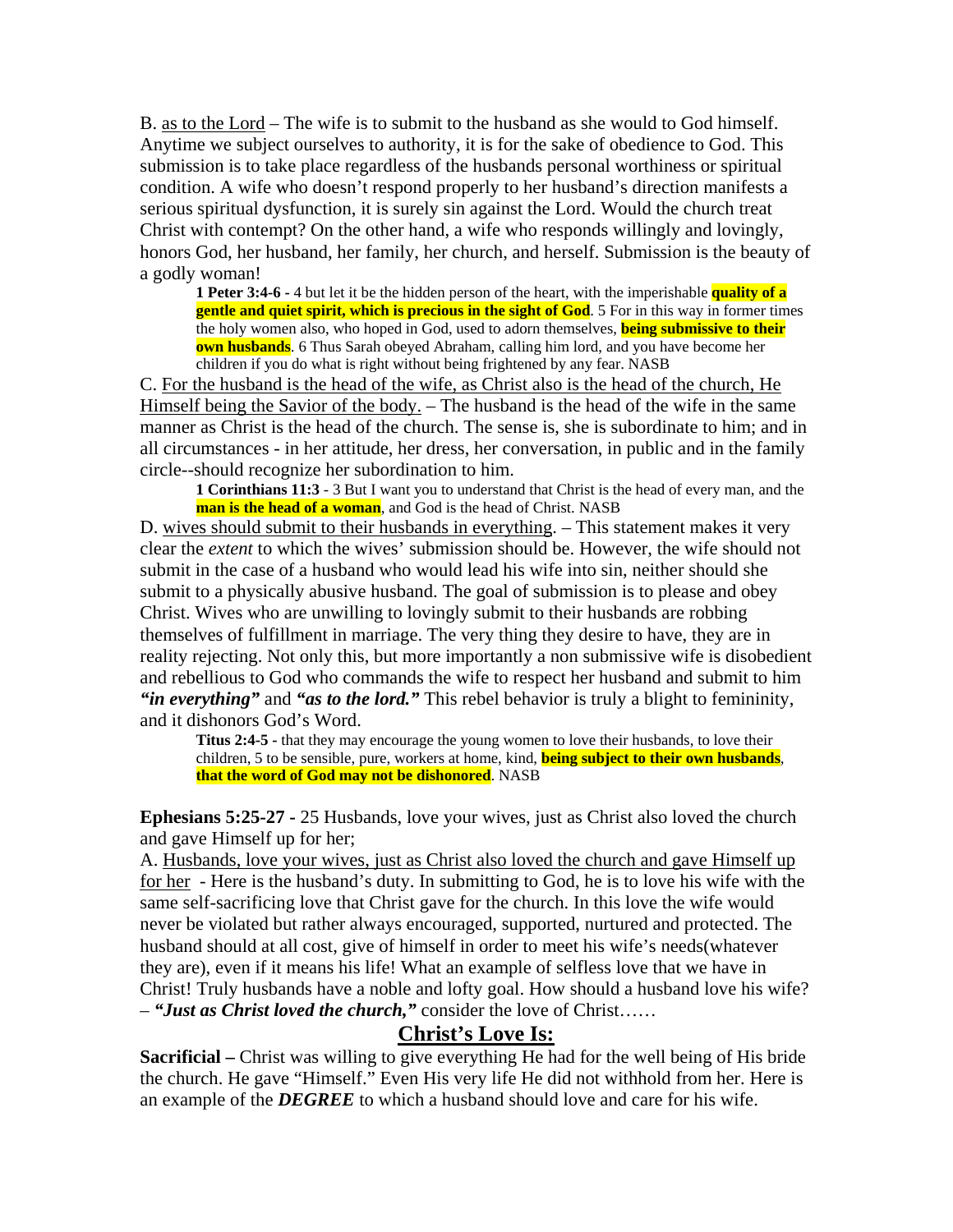Husband's should be willing to die for the protection and support of their wives. *Are you a sacrificial husband?* 

**Gracious** – Christ loves and gives regardless of merit. In fact, Christ gives to those who do not deserve it. Jesus gave His life in the midst of our rebellion. Oh that we would love so freely as our precious Christ! Husbands are to grant their wives honor, she is your partner, bone of your bone, the love of your life! Give all that you have for her joy, has not Jesus done this for you? *Are you're a gracious husband?*

**Romans 5:8** - 8 But God demonstrates His own love toward us, in that **while we were yet sinners**, Christ died for us. NAS

**Patient** - Husbands should be patient with their wives, allowing them time for Christ to be formed in them. Oh that we were as patient as Christ! His patience is endless for the objects of His love. His love is truly unfailing. When a husband is impatient with his wife, his love fails. Husbands must be patient with their wives, remembering the patience of Christ with them. *Are you a patient husband?*

**1 Corinthians 13:7-8** - 7 **bears all things**, believes all things, hopes all things, **endures all things. 8 Love never fails;** NAS

**Kind** – Jesus is kind to the church with a benevolent disposition which always seeks the comfort and blessing and joy of His church. He seeks her highest good, and her joy – no matter the cost. Husbands should speak kindly to their wives. Husband should practice kindness. This is the example of Christ. *Are you a kind husband?*

**Romans 8:28** - 28 And we know that God causes all things to **work together for good to those** who love God, to those who are called according to His purpose. NAS

**Meek & Gentle** – Christ's love is gentle. Although He is "God very God" and has the command of angels, He stoops to wash the feet of those He loves. He speaks gently and possesses meekness toward all. Husbands must be gentle with their wives. They are precious gifts from God, made of "sugar and spice and everything nice." They ain't your huntin buddies! A godly husband treats his wife tenderly. *Are you a gentle husband?* 

**Matthew 11:29-30** - 29 "Take My yoke upon you, and learn from Me, for **I am gentle and humble in heart; and you shall find rest for your souls**. 30 "For My yoke is easy, and My load is light." NASB

**Sincere** – Christ has a sincere and genuine love for His bride. He loves in deed and in truth(1 John 3:18), not with a mask on the outside and grumblings in His heart. If a husband has an insincere love, although he will try to cover up his wicked heart and play the part, on the outside it will be quite obvious that his love is hypocritical for he will have true lack of affection, and devotion to his wife's joy. This will be destructive to the marriage indeed! Husbands must have a sincere and non-hypocritical love for their wives.

**Romans 12:9-10** - 9 **Let love be without hypocrisy**. Abhor what is evil; cling to what is good. 10 Be devoted to one another in brotherly love; give preference to one another in honor; NASB **Selfless & Serving** – Christ's love does not seek its own, but rather the benefit of its object. Jesus did the "work of love." He demonstrated His love in the washing of His disciples feet. He was willing to humble Himself and serve the ones He loved. He offered His back to be torn, He offered His hands to the nails. This was none to His own benefit, except the joy that it brought His beloved. *Are you a selfless and serving husband?* **Love is a choice** - Love is primarily an act of the will. Here it is a verb, *"Husbands, love your wives"* and it requires ACTION. Although it produces deep and profound emotions and affection, love is a commitment rather than a feeling, otherwise it could not be commanded. Here husbands are commanded to love their wives. God is not demanding an emotion from us but rather an ACTION motivated by the will.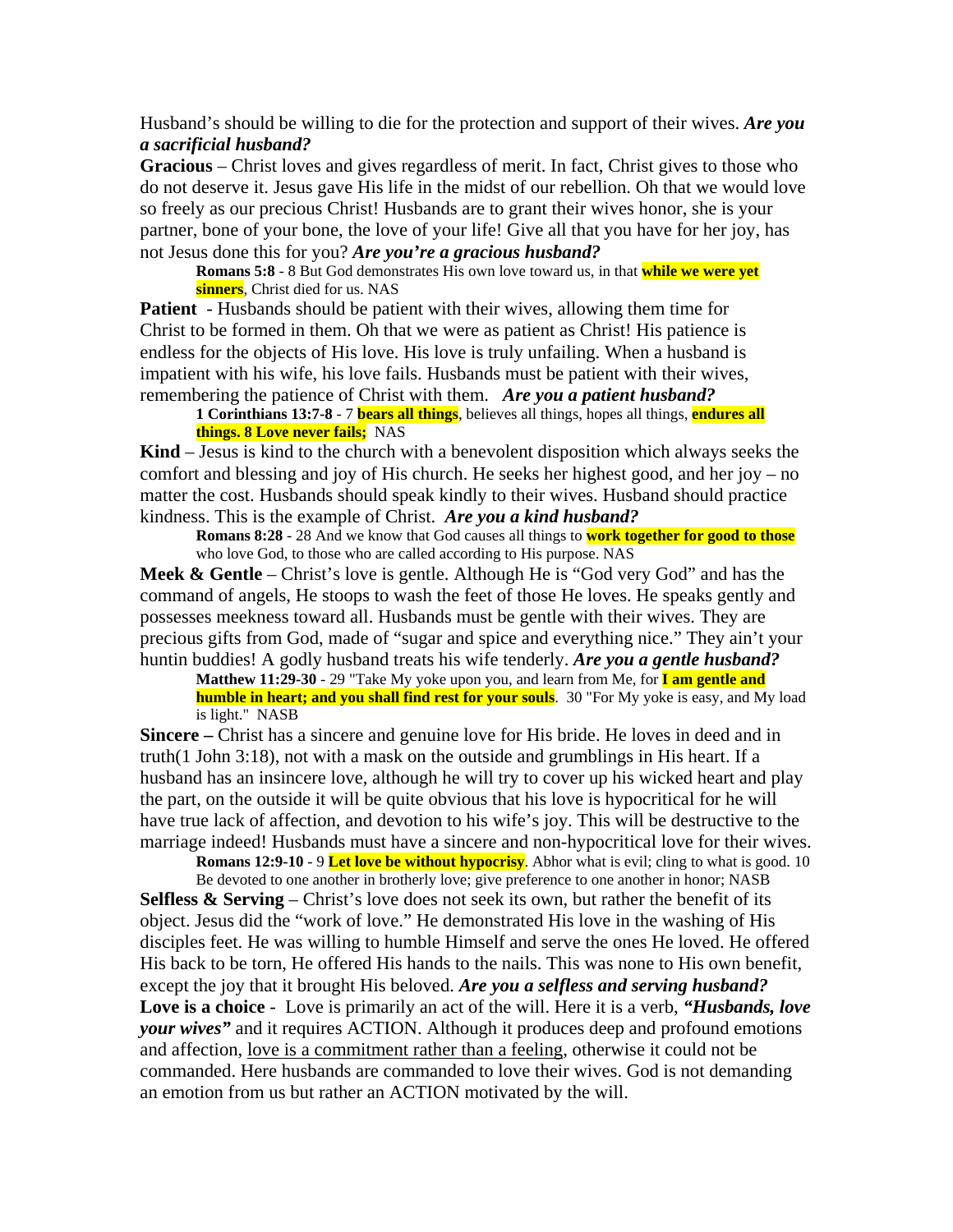**Colossians 3:19** - 19 **Husbands, love your wives**, and do not be embittered against them. NASB Husbands should *"not be embittered against their wives,"* this is very destructive. Consider the attitude of Christ toward His church. Although she falls short of His favor in her practice, in position before Him she is *"holy and blameless"* and *"in all of her glory."* A husbands contempt towards his wife tears her down, it does not edify her or grant her the healing she needs. Instead he should *"nourish and cherish her."*

**Ephesians 5:28-30 -** 28 So **husbands ought also to love their own wives** as their own bodies. He who loves his own wife loves himself; 29 for no one ever hated his own flesh, **but nourishes and cherishes it**, just as Christ also does the church, 30 because we are members of His body. NASB

**Ephesians 5:26-27** - 26 that He might sanctify her, having cleansed her by the washing of water with the word, 27 that He might present to Himself the church in all her glory, having no spot or wrinkle or any such thing; but that she should be holy and blameless. NASB

A. that He might sanctify her - Why is it that Christ loves the church? He will stop at nothing to make us holy, even give His own flesh for crucifixion, if it will purify us. And all of this *"that He might present to Himself the church in all her glory, having no spot or wrinkle or any such thing; but that she should be holy and blameless."* Now a husband is to seek this holiness in His wife at all costs, and why? Because it is the example that was given of Christ, more than that, that she might be *"in all her glory,"* for she is a fellow heir of the grace of life. Any godly man has a great desire for his wife to be holy and pure. He seeks the holiness of his wife and marriage, even as he seeks the holiness of himself. It is his highest goal in glorifying God because they are one flesh. **Purifying** – Christ's love is a righteous love. It always seeks the holiness of its objects, for holiness is the very essence of His character and His great desire for His beloved. Husbands should have a holy zeal to purify their wives and families. This, for the husband, is a relentless pursuit. *Are you a purifying husband?* 

**Galatians 4:19** - 19 My children, with **whom I am again in labor until Christ is formed in you**. **Protecting** – Jesus has given us the greatest protection of all, the hope of eternal life. He has secured for us an eternal salvation, indeed we are in for an eternity of blessing and fulfillment. Wives should feel secure in the love of their husbands. Husbands, it is your responsibility to be sure your wife has a sanctuary in your love. She must know that she is loved unconditionally and accepted by you at all times. You must communicate your love and affection to your wife! *Are you a protecting husband?*

**Matt 11:28-30** - 28 "Come to Me, all who are weary and heavy-laden, and **I will give you rest**. 29 "Take My yoke upon you, and learn from Me, for **I am gentle and humble in heart**; and you shall find **rest for your souls**. 30 "For **My yoke is easy, and My load is light**."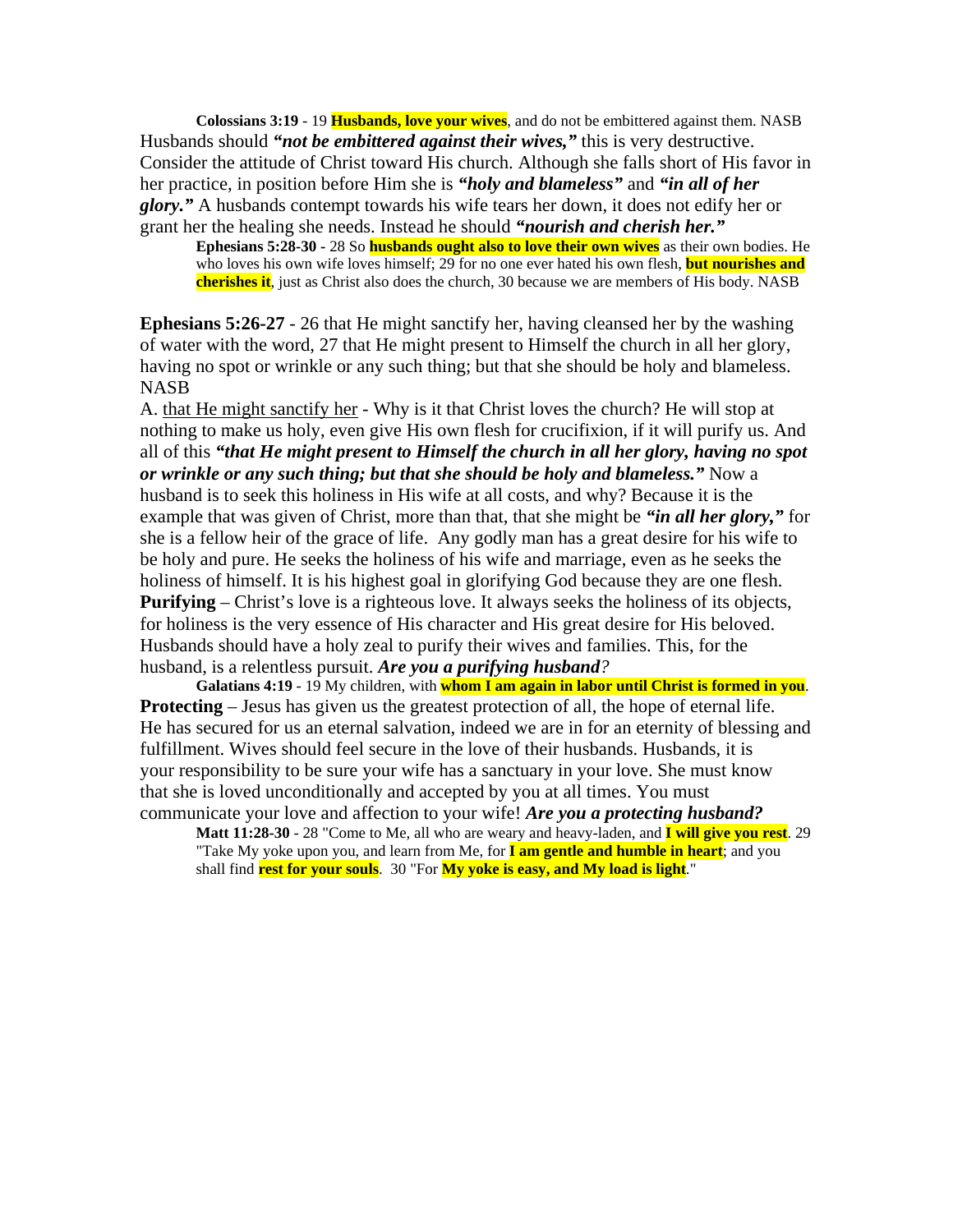B. having cleansed her by the washing of water with the word - So how does a husband purify his wife?

- He being the head and spiritual leader in his home, continually holds the Word out before her. Purifying his own life, in order to lead her by example, he *keeps bringing the Word before her* that she might be transformed by the renewing of her mind.
- Prayer and scripture reading should be a regular practice in the home, *at the husbands lead*. The husband is to set standards and give wisdom and guidance according to God's will for his family.
- He is Prophet, Priest, and King in his home. Christ fills these three offices to the church. The *Prophet* sees, hears, and speaks the Word of God, the *Priest* mediates between God and family, the *King* rules the home through servant leadership and lovingkindness. Not in the sinful human character, but in the gracious character of Christ.

**Romans 12:2** - 2 And **do not be conformed to this world**, but be **transformed by the renewing of your mind**, that you may prove what the will of God is, **that which is good and acceptable and perfect**. NAS

C. 27 that He might present to Himself the church in all her glory, having no spot or wrinkle or any such thing; but that she should be holy and blameless. – Christ sanctifies His bride in order to *"present her to Himself."* This looks forward to that day when the church will be united to Christ forever in heaven. There she will be presented to Him *"in all her glory," "having no spot or wrinkle or any such thing."* At that time, the church will be *"holy and blameless"* in practice, even as she is now in position. Even so, husbands ought to have this same motivation, that she should be "holy and blameless," without "any spot or blemish or any such thing!" Husbands should seek to sanctify their wives from all forms of impurity, even as they do themselves.

**2 Corinthians 7:1 -** 7:1 Therefore, having these promises, beloved, **let us cleanse ourselves from all defilement of flesh and spirit, perfecting holiness in the fear of God**. NASB **Jude 24 -** 24 Now to Him who is able to keep you from stumbling, **and to make you stand in the presence of His glory blameless** with great joy, NASB

**Ephesians 5:28-30 -** 28 So husbands ought also to love their own wives as their own bodies. He who loves his own wife loves himself; 29 for no one ever hated his own flesh, but nourishes and cherishes it, just as Christ also does the church, 30 because we are members of His body. NASB

A. 28 So husbands ought also to love their own wives as their own bodies. He who loves his own wife loves himself; - Again Paul speaks of the **DEGREE** to which a husband should love his wife, *"even as he loves himself,"* or to the degree that he loves himself. Even as a man cares for the needs and desires of his own body, so should he care for the needs and desires of his wife. This also will bring the benefit to the marriage it does to life, when you love yourself your needs are met and the body is fulfilled. So also in marriage, when you love your wife and care for her needs, there is a fulfillment in marriage. Consider what a shameful matter it is for a married woman to be unloved by her husband.

**Proverbs 30:21-23** - 21 **Under three things the earth quakes, And under four, it cannot bear up**: 22 Under a slave when he becomes king, And a fool when he is satisfied with food, 23 **Under**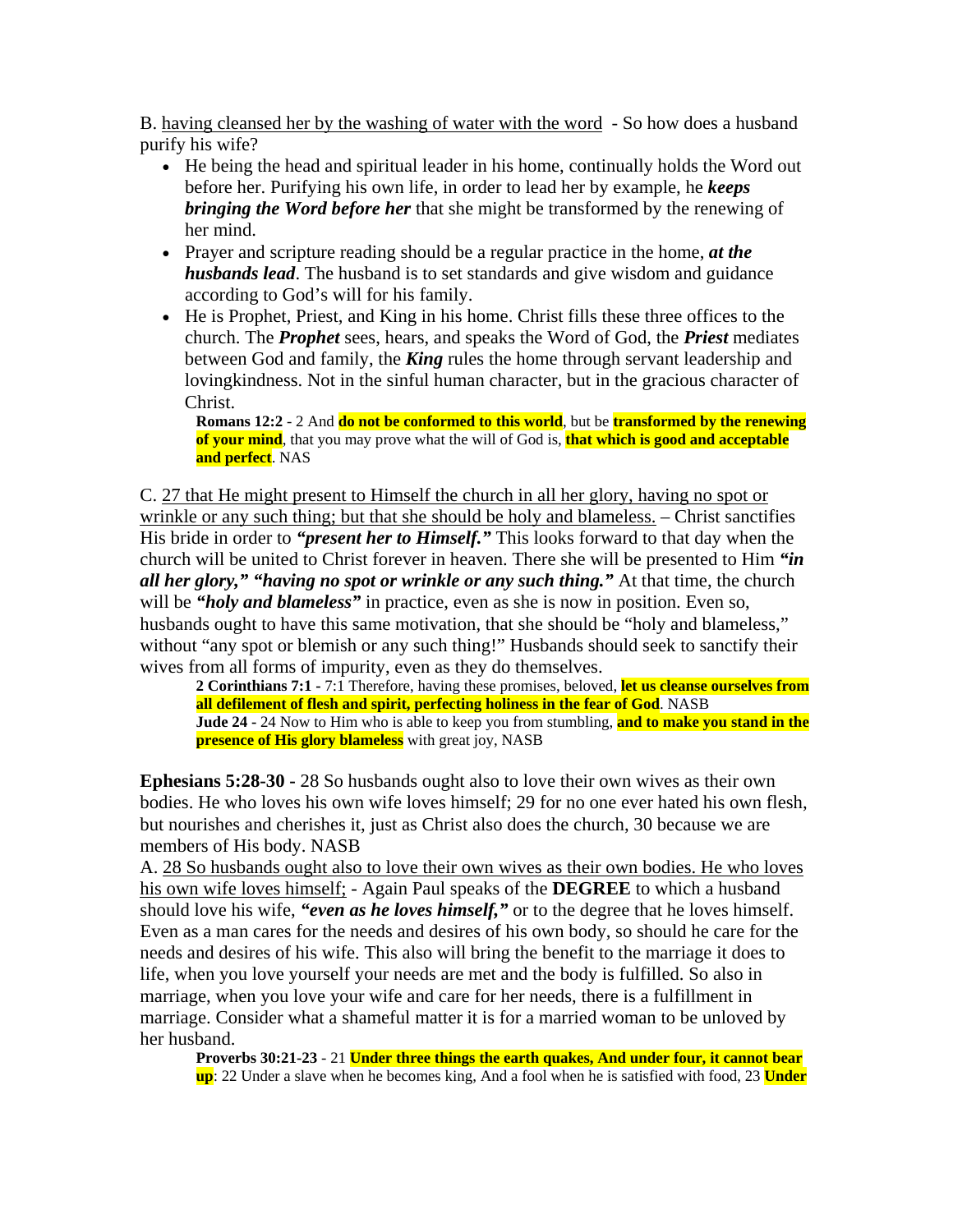**an unloved woman when she gets a husband**, And a maidservant when she supplants her mistress. NASB

B. 29 for no one ever hated his own flesh, but nourishes and cherishes it, just as Christ also does the church, 30 because we are members of His body – Here Paul seeks to enforce the husbands responsibility to love his wife by saying *"just as Christ also does the church.*" Here he describes Christ's love as *"nourishing and cherishing."* **Nurturing** – Christ nurtures us each and every day. Why, He gives us life and breathe and all things! He richly provides for us His abundance of Joy and Peace, his mercy and His love endure forever! Husbands should nurture their wives. We are their provider and should seek to meet all of their needs, spiritual, emotional, social and physical. *Are you a nurturing husband?* 

\_\_\_\_\_\_\_\_\_\_\_\_\_\_\_\_\_\_\_\_\_\_\_\_\_\_\_\_\_\_\_\_\_\_\_\_\_\_\_\_\_\_\_\_\_\_\_\_\_\_\_\_\_\_\_\_\_\_\_\_\_\_\_\_\_\_\_\_\_\_\_\_ \_\_\_\_\_\_\_\_\_\_\_\_\_\_\_\_\_\_\_\_\_\_\_\_\_\_\_\_\_\_\_\_\_\_\_\_\_\_\_\_\_\_\_\_\_\_\_\_\_\_\_\_\_\_\_\_\_\_\_\_\_\_\_\_\_\_\_\_\_\_\_\_ \_\_\_\_\_\_\_\_\_\_\_\_\_\_\_\_\_\_\_\_\_\_\_\_\_\_\_\_\_\_\_\_\_\_\_\_\_\_\_\_\_\_\_\_\_\_\_\_\_\_\_\_\_\_\_\_\_\_\_\_\_\_\_\_\_\_\_\_\_\_\_\_

How does Christ nourish His church?

**Cherishing** – Christ treasures His church. He loves her and cares for her. He continually seeks her joy and blessing. This is the great focus and entire purpose of His life and ministry. In fulfilling the Father's plan, he labored and strived to redeem the church, giving His own life in sacrifice to show His love and "win her to Himself" by His great devotion to her. Husbands cannot show their wives genuine lovingkindness unless they genuinely cherish them in the hearts. Otherwise it is only duty and not motivated by true affection and desire. Husbands should mimic Christ's devotion to His bride. *Do you cherish your wife?* 

\_\_\_\_\_\_\_\_\_\_\_\_\_\_\_\_\_\_\_\_\_\_\_\_\_\_\_\_\_\_\_\_\_\_\_\_\_\_\_\_\_\_\_\_\_\_\_\_\_\_\_\_\_\_\_\_\_\_\_\_\_\_\_\_\_\_\_\_\_\_\_\_ \_\_\_\_\_\_\_\_\_\_\_\_\_\_\_\_\_\_\_\_\_\_\_\_\_\_\_\_\_\_\_\_\_\_\_\_\_\_\_\_\_\_\_\_\_\_\_\_\_\_\_\_\_\_\_\_\_\_\_\_\_\_\_\_\_\_\_\_\_\_\_\_ \_\_\_\_\_\_\_\_\_\_\_\_\_\_\_\_\_\_\_\_\_\_\_\_\_\_\_\_\_\_\_\_\_\_\_\_\_\_\_\_\_\_\_\_\_\_\_\_\_\_\_\_\_\_\_\_\_\_\_\_\_\_\_\_\_\_\_\_\_\_\_\_

How do we know that Christ treasures His church?

Can a husband cherish his wife if he does not genuinely value her in his heart? Why/Why not?

\_\_\_\_\_\_\_\_\_\_\_\_\_\_\_\_\_\_\_\_\_\_\_\_\_\_\_\_\_\_\_\_\_\_\_\_\_\_\_\_\_\_\_\_\_\_\_\_\_\_\_\_\_\_\_\_\_\_\_\_\_\_\_\_\_\_\_\_\_\_\_\_ \_\_\_\_\_\_\_\_\_\_\_\_\_\_\_\_\_\_\_\_\_\_\_\_\_\_\_\_\_\_\_\_\_\_\_\_\_\_\_\_\_\_\_\_\_\_\_\_\_\_\_\_\_\_\_\_\_\_\_\_\_\_\_\_\_\_\_\_\_\_\_\_ \_\_\_\_\_\_\_\_\_\_\_\_\_\_\_\_\_\_\_\_\_\_\_\_\_\_\_\_\_\_\_\_\_\_\_\_\_\_\_\_\_\_\_\_\_\_\_\_\_\_\_\_\_\_\_\_\_\_\_\_\_\_\_\_\_\_\_\_\_\_\_\_

**Affectionate –** If a husband genuinely cherishes his wife, he will manifest it by godly affection. This meets a deep and profound need in the life of a wife, she *needs* affection. A husband must tenderly give visible manifestations of his affection to his wife, and not for the motive of sexual gratification but out of genuine affection in his heart. This would include actions and words. *Are you an affectionate husband?* 

\_\_\_\_\_\_\_\_\_\_\_\_\_\_\_\_\_\_\_\_\_\_\_\_\_\_\_\_\_\_\_\_\_\_\_\_\_\_\_\_\_\_\_\_\_\_\_\_\_\_\_\_\_\_\_\_\_\_\_\_\_\_\_\_\_\_\_\_\_\_\_\_ \_\_\_\_\_\_\_\_\_\_\_\_\_\_\_\_\_\_\_\_\_\_\_\_\_\_\_\_\_\_\_\_\_\_\_\_\_\_\_\_\_\_\_\_\_\_\_\_\_\_\_\_\_\_\_\_\_\_\_\_\_\_\_\_\_\_\_\_\_\_\_\_

In what ways do we see Christ's affection for His church?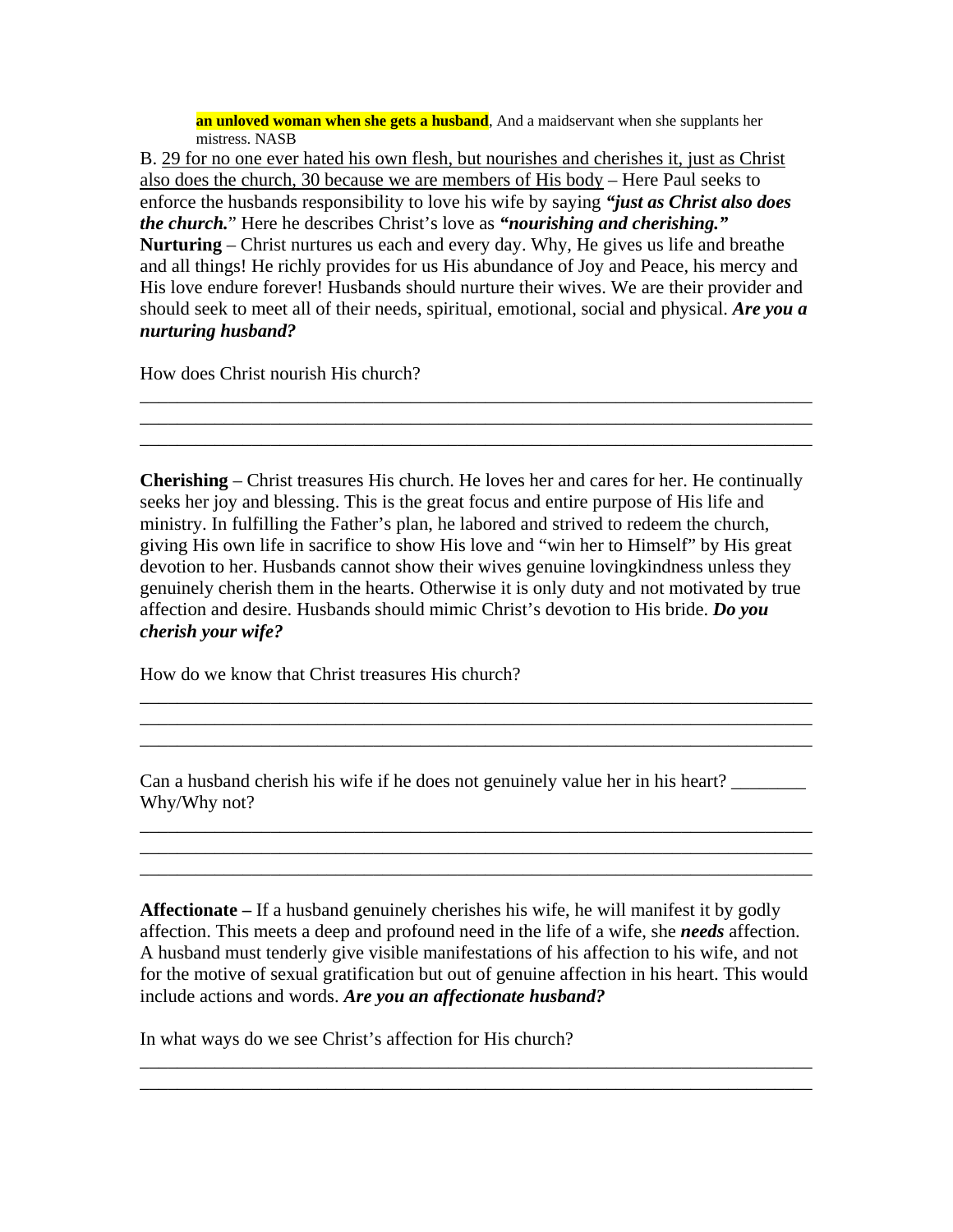**Rewarding** – We often focus on bad things rather than good and noble. Christ overlooks our failures and *commends us for our righteousness*. We often take our wives for granted. Christ appreciates and *rewards our love to Him*. When you've worked hard, do you reward yourself? Of course, if nothing else you rest when you're tired. How then can you disregard rewarding your wife if you are to love her as your own self? *Are you a rewarding husband?* 

| Does Christ reward His church? | $How^{\circ}$ |
|--------------------------------|---------------|
|                                |               |

\_\_\_\_\_\_\_\_\_\_\_\_\_\_\_\_\_\_\_\_\_\_\_\_\_\_\_\_\_\_\_\_\_\_\_\_\_\_\_\_\_\_\_\_\_\_\_\_\_\_\_\_\_\_\_\_\_\_\_\_\_\_\_\_\_\_\_\_\_\_\_\_

C. **Meeting a woman's emotional needs** – Husbands have a divine calling to meet the needs of their wives, just like they care for their own. You wouldn't deprive yourself of food or clothing. Nor would you ignore your own spiritual and emotional needs, would you? We are therefore to meet these same needs for our wives. You wouldn't starve yourself, so why then would you starve your wife of affection?

- The an important thing to many wives is a *daily time of intimate communication* with their husbands.
- Woman have a need to feel appreciated and accepted as do men. A husband must *verbalize his appreciation and acceptance* of his wife.
- Husbands need to praise their wives and *speak affectionately* to them! They must know that we adore them! Remember how you would speak to her when you were courting….
- A husband's love should not be controlling and binding, but generally speaking it should be *freeing, encouraging and uplifting*.
- The most beneficial thing a father can do for his children is to love his wife.

# **What are some of a woman's emotional needs?**

1. Quality *time together* with husband, doing whatever, the time is what is important. 2. A husband who is spiritually whole, who meets her spiritual needs. One who models

Christ in his behavior and *leads her and her family to Christ continually*.

3. A husband who is sincere in his love to her and *expresses genuine love* from his heart. 4. When overloaded or stressed, a woman needs *"space"* or a brief time away to unwind, or at times *"help"* with her responsibilities or even a *"break."* The stresses and work of motherhood and wifery are constantly there to weigh her down.

5. A husband that will *comfort her frequently*, rather than lecture or criticize. She needs your shoulder not your mouth in times of failure or crisis.

6. She needs your *understanding, kind-hearted attention and listening ear*.

7. Constant *criticism is destructive*. At times criticisms may be necessary, but they should be done gently and tenderly and motivated by prayerful godly love.

8. *Verbally express your love to her* and her kids. Saying "I love you" when you leave to the family gives them security. Don't just think they know you love them, tell them.

Consider what evil may be in your heart that would keep you from verbalizing your love to your wife? Pride is often a huge stumbling block here.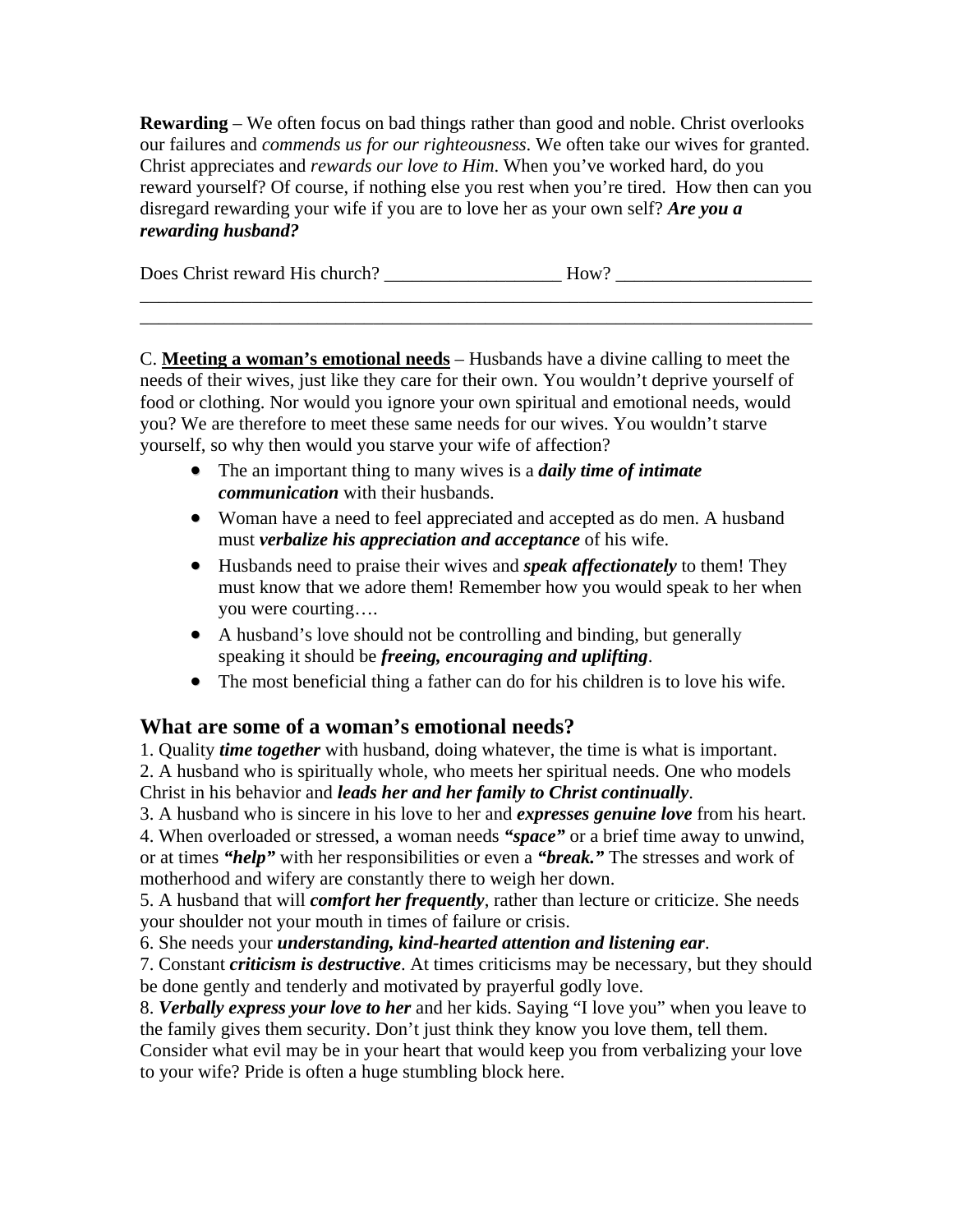**Ephesians 5:31** - 31 For this cause a man shall leave his father and mother, and shall cleave to his wife; and the two shall become one flesh.

A. 31 For this cause a man shall leave his father and mother, and shall cleave to his wife; and the two shall become one flesh. – *Quote from Gen 2:24*…The marriage is to be *unbreakable union* between husband and wife. Death alone is the cause for separation. (Mark 10:9) Husband and wife are to be united as one not only socially but also physically, mentally and spiritually. They are united in the purpose to love and serve one another, to be the one who completes the other. Man and woman are incomplete without the other.

**1 Corinthians 11:8-9** - 8 For **man does not originate from woman, but woman from man**; 9

for indeed man was not created for the woman's sake, but woman for the man's sake. NASB **(Adam Clarke)** – *"for Adam, knowing how the woman was formed, said, This is flesh of my flesh, and bone of my bone. God could have formed the woman out of the dust of the earth, as he had formed the man; but had he done so, she must have appeared in his eyes as a distinct being, to whom he had no natural relation. But as God formed her out of a part of the man himself, he saw she was of the same nature, the same identical flesh and blood, and of the same constitution in all respects, and consequently having equal powers, faculties, and rights. This at once ensured his affection, and excited his esteem."* The importance of this truth cannot be overstated. Man and woman become one family unit, distinct from the one they were raised in. *"For this cause a man shall leave his father and mother, and shall cleave to his wife."* Two very important matters here:

- 1. That the husband and the wife *make that proper separation from the parents* and family they were raised in. Many a peril enters a marriage from its in-laws.
- 2. That *every parent should allow for that separation* when they marry off a child. It is a shameful thing for the in-law parents to seek control and improper influence in their offspring's marriage.

This union is furthermore a symbol of something much greater, the union of Christ with His bride, the church. To this the apostle looks and causes us to ponder in the following verse.

**Ephesians 5:32** - 32 This mystery is great; but I am speaking with reference to Christ and the church.

A. This mystery is great – What is the "*mystery*" here? Not our human relationship, we are accustomed to that. But the true reality to which it points, the relationship of Christ with His bride the church. This is indeed *"mysterious"* and *"great."* Paul makes it clear that the whole matter of the marriage union is a great mystery, in how it typifies the Christ church relationship.

B. but I am speaking with reference to Christ and the church - Marriage as a **TYPE**(a typical prophecy) of Christ's relation to His people – There are many resemblances of marriage to the union of Christ, the Living God, and His "bride" the church.

- The first *Adam, the father of the whole human race*, is an image of Christ the last Adam, the father of the church universal, and the company of the redeemed and living body, the church, throughout the ages to come.(Rom 5:14, 1 Cor 15:45)
- Eve, the *"mother of all the living,"* is a type of the Church, "the mother of all the Living," that elect company of people who shall live forevermore.
- The *deep sleep* at the formation of Eve, was a type of Christ's death.
- The *taking of the rib from Adam's side* was a type of the broken body of Christ, which produced Eve(the Church), and she originated from his opened side. The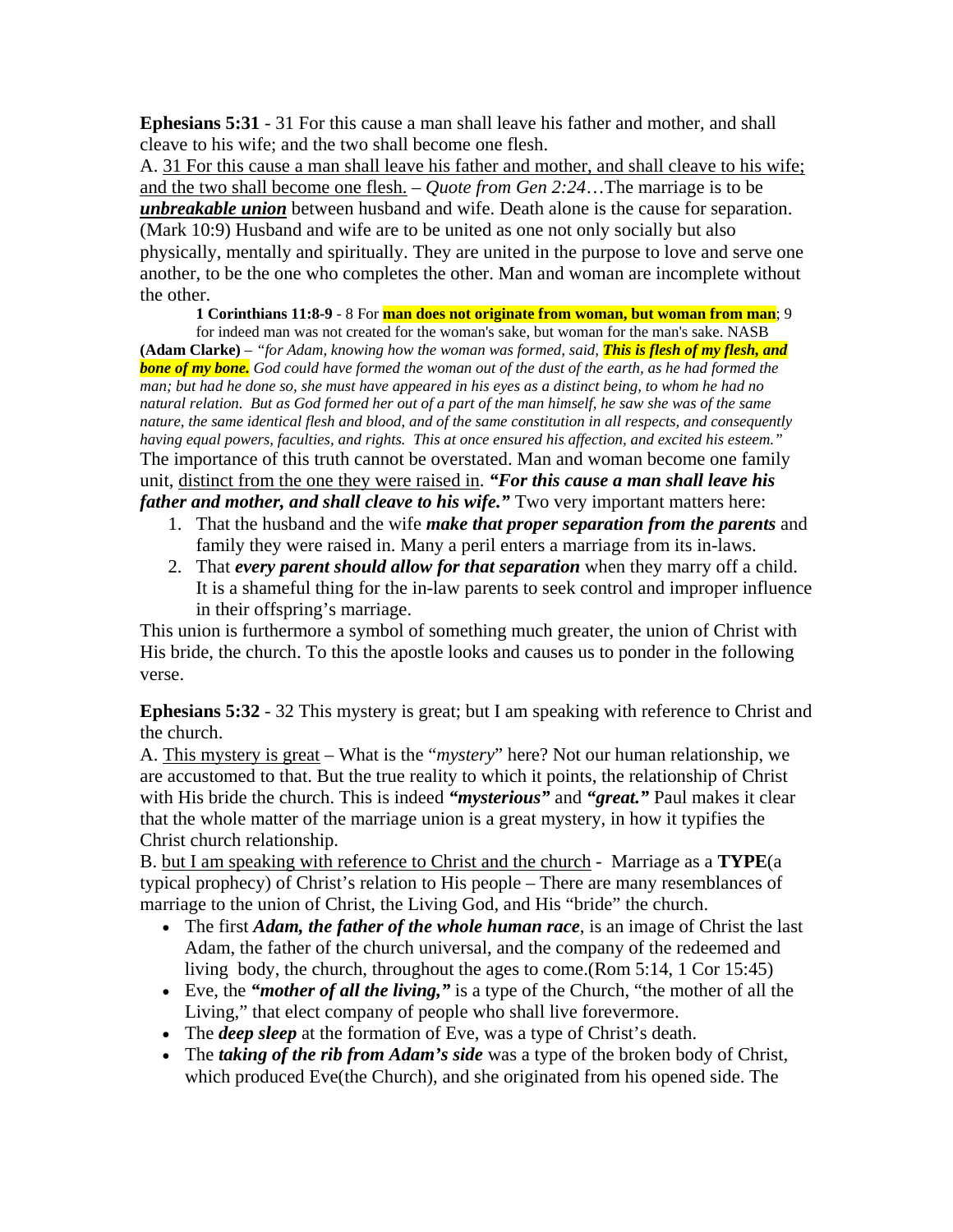Church also originated from the opening of the side of Christ upon the cross. We are only a people through the broken body of Christ.

- The *formation of Eve from the opened side of Adam*, and of Adam's flesh, is a type of the regeneration of believers in Christ, to life eternal, her life was a picture of our life *"in Christ."* She was "bone of his bone, and flesh of his flesh", so we shall be like Christ at the resurrection. (1 Cor 15:45-49)
- The *love which Adam expressed towards Eve,* and his union with her by marriage, were lively images of Christ's love to believers, and of his eternal union with them in one society after their resurrection.
- The *procreation of Adam's children* is a type of the evangelism of the Church. Through the intimate love of Christ and His church(sexual intimacy of Adam and Eve), offspring are produced. Indeed all the living are alive by this one fact only, that they have become a member of the church through the union with Christ by faith in His death and atonement.

C. The Bride of Christ – The church is over and over called the bride of Christ in the scriptures. She is forever joined to Christ, and the two shall become one, forever and ever, world without end. This is indeed a "profound mystery."

**(Rev 19:7, 2 Cor 11:2-3, Isaiah 54:5, Jer 2:2, 3:14, Eze 16:8-32, Hos 2:19-20, Matt 25:1-10) Revelation 19:7-8** - 7 "Let us rejoice and be glad and give the glory to Him, **for the marriage of the Lamb has come and His bride has made herself ready**." 8 And it was given to her to clothe herself in fine linen, bright and clean; for the fine linen is the righteous acts of the saints NASB

D. The Church a type of marriage – Conversely, shall we look at marriage symbolized by Christ and His church. A truly Christian marriage has an excellence, holiness, and unity in it, that cannot be easily described; and it should be full of the joy and purity of the Lord and His people. Husbands should view their wives through the eyes of Christ, loving and nurturing and cherishing and protecting them. He should serve her in love, gently giving his leadership and always seeking her purity in everything. Wives should view their husbands through the eyes of the church, respecting and serving him in love. Our marriage should to large degree, typify this marvelous relation.

**Ephesians 5:33** - 33 Nevertheless let each individual among you also love his own wife even as himself; and let the wife see to it that she respect her husband. NASB A. This scripture sums up the passage before. It identifies the basic roles of both husband and wife. The husband is to give himself in sacrificial love to his wife, to level that he cares *"for himself"* and that *"Christ does His church."* And she is to respect her husband, *"as to the Lord"* and *"in everything."* The unity of marriage is a beautiful and profound mystery, which in its original design, should bring great fulfillment and blessings to its participants.

B. let the wife see to it - Here is inferred the responsibility the wife bears in obedience to God. She must *"see to it"* that she respect her husband!

C. that she respect her husband – Respect here dealing with the inward condition of the heart, not merely the outward expression of it. The wife should genuinely respect her husband in her heart in like manner as the church does with Christ. She should not hold an inner resentment and disdain for him, for she will surely bear the fruit of this in her actions. A wife who holds bitter resentment toward her husband dishonors God and has forgotten that good grace which was extended to her in Christ!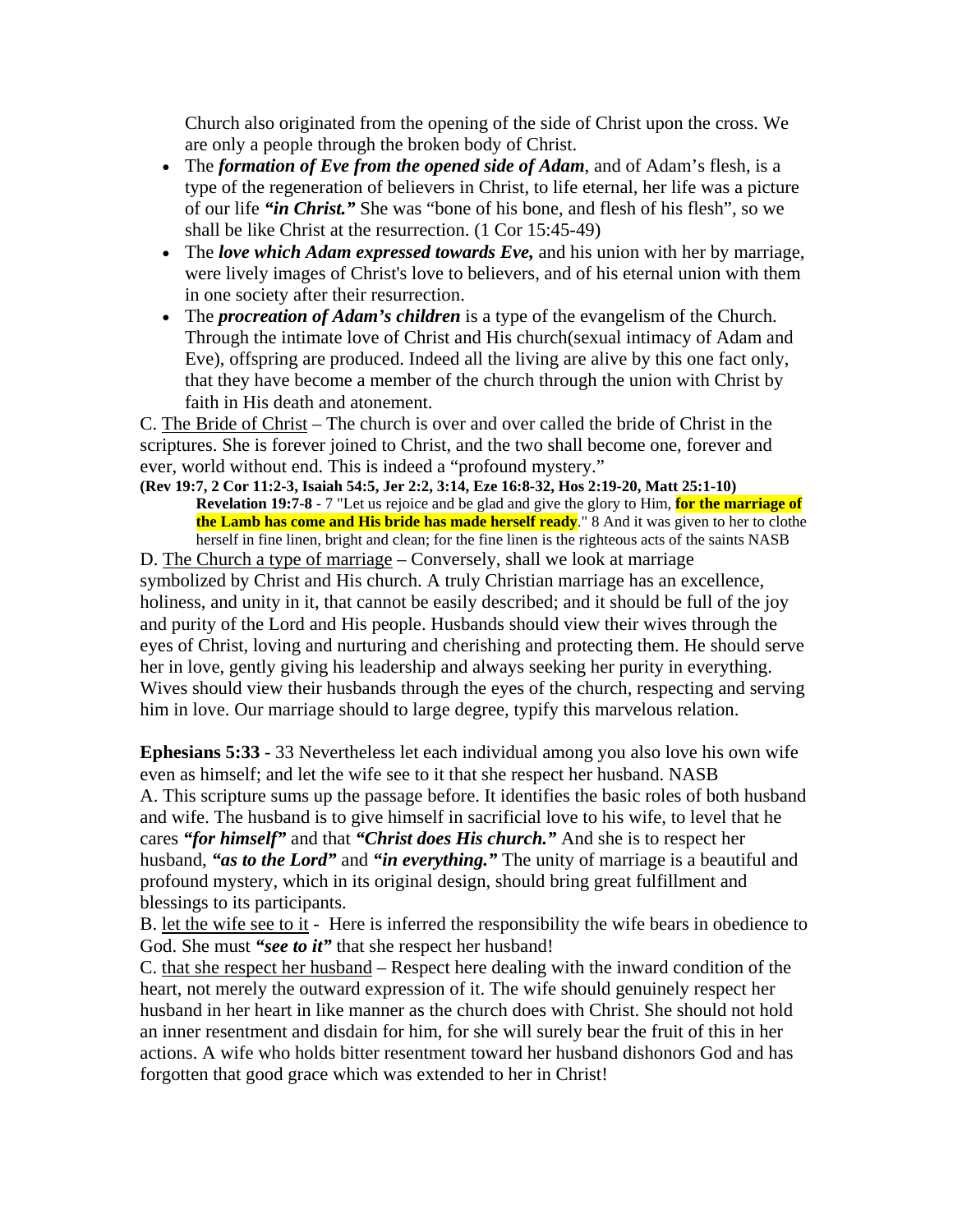How is it that the wife should respect the husband and to what **DEGREE**? This is answered in verse 22 and verse 24; she should do it……

- **As to the Lord** The wife is to submit to the husband as she would to God himself, or as is proper in the Lord.
- **In everything** Here the extent of submission, in all matters in life and marriage. In every single thing, not that she does not retain the right to appeal, but her ultimate resolve is submission to the husbands will. **1 Peter 3:4-6 -** 4 but let it be the hidden person of the heart, with the imperishable **quality of a gentle and quiet spirit, which is precious in the sight of God**. 5 For in this way in former times the holy women also, who hoped in God, used to adorn themselves, **being submissive to their own husbands**. 6 Thus Sarah obeyed Abraham, calling him lord, and you have become her children if you do what is right without being frightened by any fear. NASB

# **John Piper (from the book-What's the difference):**

*This is the way God intended it before there was any sin in the world: sinless man, full of love, in his tender, strong leadership in relation to woman; and sinless woman, full of love, in her joyful, responsive support for man's leadership. Two intelligent, humble, God entranced beings living out, in beautiful harmony, their unique and different responsibilities. Sin distorted this purpose at every level.* 

*Biblical headship for the husband is the divine calling to take primary responsibility for Christlike, servant leadership, protection and provision in the home.* 

*Biblical submission for the wife is the divine calling to honor and affirm her husband's leadership and help carry it through according to her gifts.*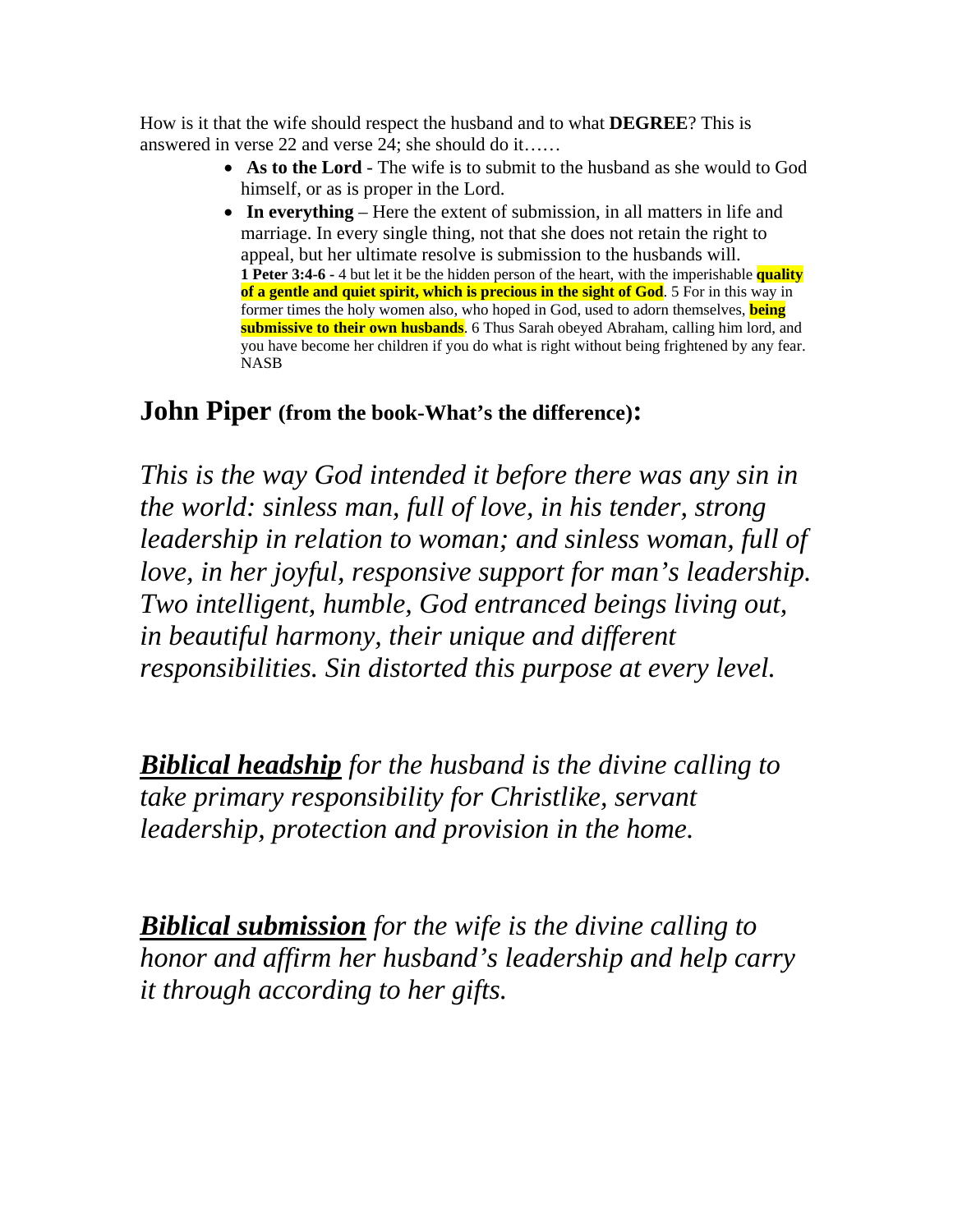# Divorce and Remarriage

## On divorce:

God hates divorce!

 In a culture where divorce is a very common thing, let us be quick to proclaim the mind and heart of God concerning it. The fruit of divorce is very evident in American culture. In fact our culture suffers at every level because of it. Parentless children abound, love is replaced by neglect, and the core unit of human society is literally torn in two. The marriage vow is annulled, and God is dishonored. Holy matrimony is not **"holy"** at all, as mankind piles up his sins before a holy God, who has warned of its deadly consequences.

**Matthew Henry comments;** *If we consider what mischiefs to families and states, what confusions and disorders, would follow upon arbitrary divorces, we shall see how much this law of Christ is for our own benefit, and what a friend Christianity is to our secular interests*.

May God have mercy on our society, and may the hearts of the fathers be turned again to the children!

Malachi 2:14-16 - 14 You ask, "Why?" It is because the LORD is acting as the witness between you and the wife of your youth, **because you have broken faith with her**, though she is your partner, the wife of your marriage covenant. 15 Has not [the LORD] made them one? In flesh and spirit they are his. And why one? Because he was seeking godly offspring. So guard yourself in your spirit, and do not break faith with the wife of your youth. 16 "I hate divorce," says the LORD God of Israel, "and I hate a man's covering himself with violence as well as with his garment," says the LORD Almighty. So guard yourself in your spirit, and do not break faith. NIV

The NASB does a poor job translating this verse. It is very obscure, so we will look at the NIV which is far more accurate in this case.

A. Here the prophet rebukes Israel for "breaking the covenant" of marriage. Looking to God's original intent in marriage, he asks the question, "Has not [the **LORD** made them one? In flesh and spirit they are his." God has designed marriage to be an unbreakable union between two parties, a union where the two become one in soul and body. The God of love speaks and declares His heart to us, that marriage is to be a union of lovingkindness and serving one another in faithfulness. Divorce here is called "*breaking faith.*"

B. Thate divorce," says the LORD God of Israel, - It cannot be expressed more clearly than this. Divorce is a sinful act, one that perpetuates sin again and again for years to come. There are inevitable consequences that follow such a decision. In short, there are no winners in divorce, but every one involved is a loser. Usually the children take the brunt of the consequences.

Matthew 19:3-10 - 3 And some Pharisees came to Him, testing Him, and saying, "Is it lawful for a man to divorce his wife for any cause at all?" 4 And He answered and said, "Have you not read, that He who created them from the beginning made them male and female, 5 and said,' For this cause a man shall leave his father and mother, and shall cleave to his wife; and the two shall become one flesh'? 6 "Consequently they are no longer two, but one flesh. What therefore God has joined together, let no man separate." 7 They said to Him, "Why then did Moses command to give her a certificate of divorce and send her away?" 8 He said to them, "Because of your hardness of heart, Moses permitted you to divorce your wives; but from the beginning it has not been this way. 9 "And I say to you,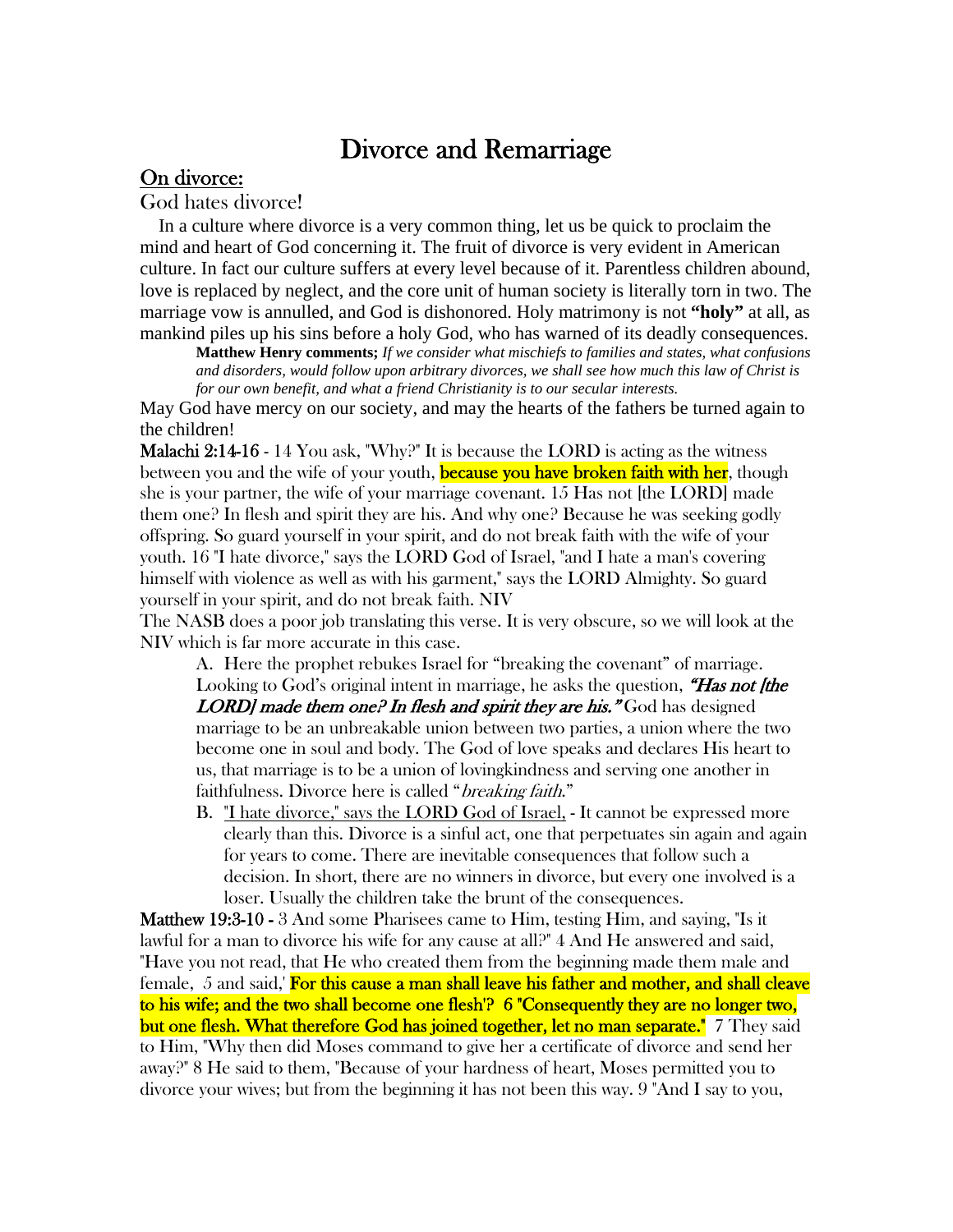whoever divorces his wife, except for immorality, and marries another woman commits adultery." NASB

A. Here God Himself comments on divorce. The will of God is very clear on this matter. Verse 6 declares, "what God has joined together, let no man separate." This does not mean that divorce is a sin in every circumstance, but the only exception given is as stated in verse 9, "except for marital unfaithfulness." The only other exception given in the scripture is the case of the unbelieving spouse who leaves the marriage voluntarily, after every attempt has been made by the believing spouse to maintain the marriage.

1 Corinthians 7:15 - 15 Yet if the unbelieving one leaves, let him leave; the brother or the

sister is not under bondage in such cases, but God has called us to peace. NASB In the context of the above passage, divorce is being discussed v-10-14. In verse 15, the believer is "*not bound*", that is bound to the marriage covenant in this circumstance.

B. Jesus, like the prophet Malachi, points to God's original intent in marriage, **oneness**. God intends for the two to become one in soul and body. He desires an unbreakable union of love and kindness, commitment and faithfulness. He comments that divorce was permitted because their hearts were hard, but shows that divorce and remarriage is as the sin of adultery, giving only one exception. Paul also comments on the Lord's teaching;

1 Corinthians 7:8-11 - 8 But I say to the unmarried and to widows that it is good for them if they remain even as I. 9 But if they do not have self-control, let them marry; for it is better to marry than to burn. 10 But to the married I give instructions, not I, but the Lord, that the wife should not leave her husband 11(but if she does leave, let her remain unmarried, or else be reconciled to her husband), and that the husband should not send his wife away. NASB

- C. Search your bible, and you will find the scripture to be very consistent in its position on this matter.
- D. If you have committed the sin of divorce, consider that, like any other sin, God's grace and mercy to forgive and restore, far exceed the severity of our sins. This sin really is like many others, that all of us have committed. We are guilty of many, many sins before a holy God. But Christ died for all of our sins, His atonement was a perfect work, and we are restored to perfect fellowship with God. It would not be good to harbor guilt or shame for this matter. Just as the woman caught in adultery, Jesus says, "woman, where are your accusers? Neither do I condemn you, go and sin no more." The heart of Jesus is one of forgiveness and compassion, restoration and kindness!
- E. The sin of divorce should not be *compounded by a remarriage* which is unlawful (as defined below), this could be a severe transgression bringing difficult and untold consequences.
- F. God does not want any loose ends dangling about a Christians marriage, He wants problems in marriage resolved!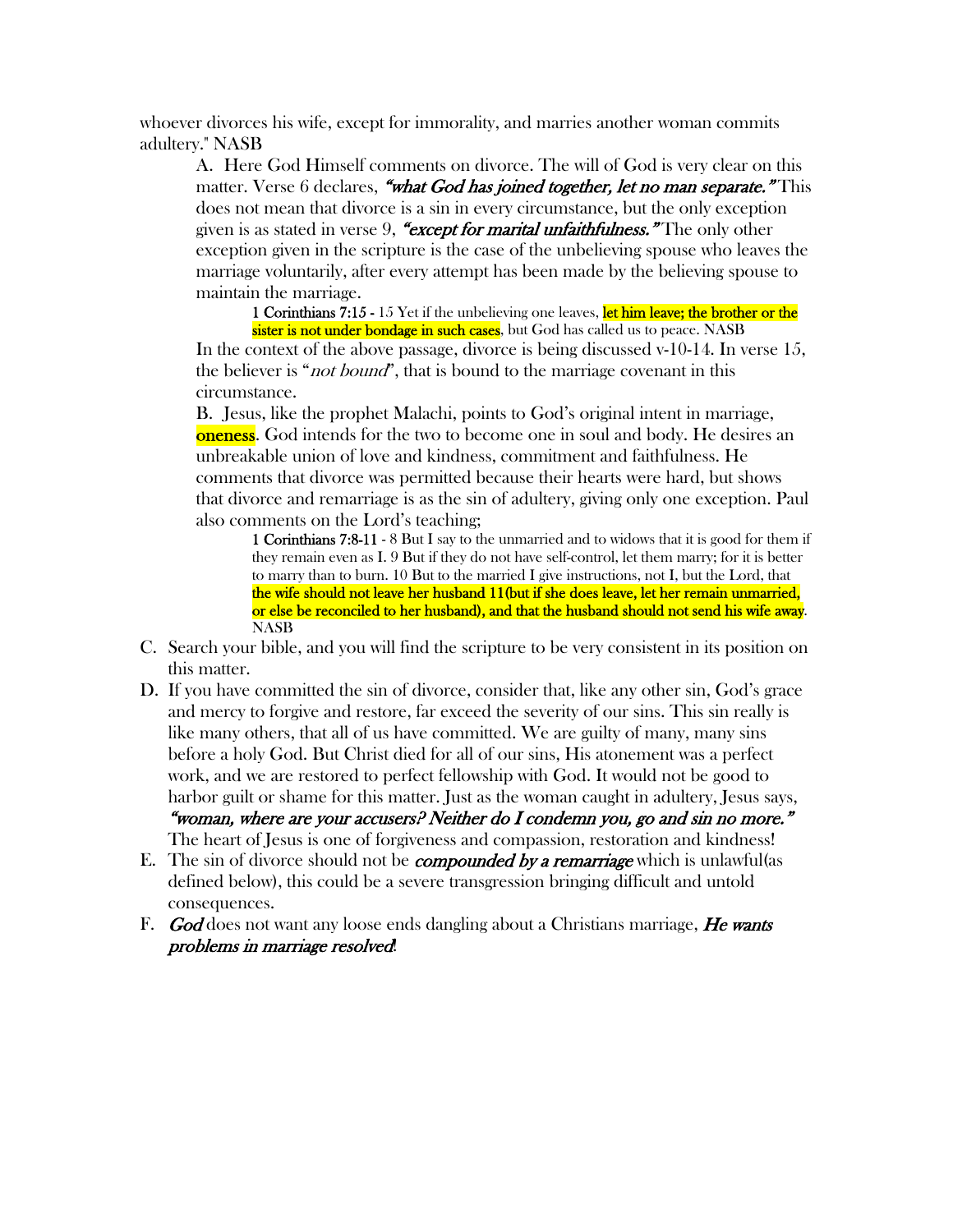# On remarriage:

 The above teaching of Jesus and Paul actually clarify the understanding of remarriage as well. There are two exceptions given in which remarriage is not considered sinful. These are;

- marital unfaithfulness,(that is adultery, sexual immorality)
- the unbelieving spouse who leaves

In these circumstances, the believer is not bound. Jesus actually declares,  $v-9$  *T tell you that* anyone who divorces his wife, except for marital unfaithfulness, and marries another woman commits adultery." This is also stated in Mark and in Luke, but there the exception is NOT given. These matters are very serious and should be looked upon with sober judgment.

If you have been remarried, and you did NOT have biblical grounds for the divorce, OR your spouse did NOT have biblical grounds for their divorce, a few things should be considered;

- 1. You have committed *adultery against God* and your former spouse, and cause your new spouse to be an adulterer as well. This is a serious matter with God. One should consider how you have been so deluded in your life as to commit such a transgression? Were you aware of this sin before you committed it? If not, why not? Would you consider such a weighty matter as remarriage without consulting God and His Word? Is your life governed by God and His Word or by your own sinful will and emotions? Frankly, one who commits actions like this should seriously consider the REALITY of their own salvation as this behavior manifests a serious spiritual dysfunction in ones life. I am not saying that you are not regenerate, but that you should seriously ask yourself this question and probe God's Word to be sure that you are.
- 2. If you have genuinely recognized the above and do wholeheartedly agree with God about the matter of your sin, then **God's grace is sufficient** to cover your sin! If you are in Christ, God has forgiven your sin and made you spotless, yes holy and blameless. You are His beloved, there is no guilt that remains, and perfect fellowship has been restored between you and your Father God.
- 3. **Thanks giving** would be in order for God's grace.
- 4. Although God has forgiven you, generally speaking, you will still bear the *earthly* consequences that follow this matter.

If you are seeking to be remarried, you should consider the following;

1 Corinthians 7:17, 20, 27-28, 39 - 17 Only, as the Lord has assigned to each one, as God has called each, in this manner let him walk. And thus I direct in all the churches. 20 Let each man remain in that condition in which he was called. - 27 Are you bound to a wife? Do not seek to be released. Are you released from a wife? Do not seek a wife. 28 But if you should marry, you have not sinned; and if a virgin should marry, she has not sinned. Yet such will have trouble in this life, and I am trying to spare you. 39 A wife is bound as long as her husband lives; but if her husband is dead, she is free to be married to whom she wishes, only in the Lord. NASB